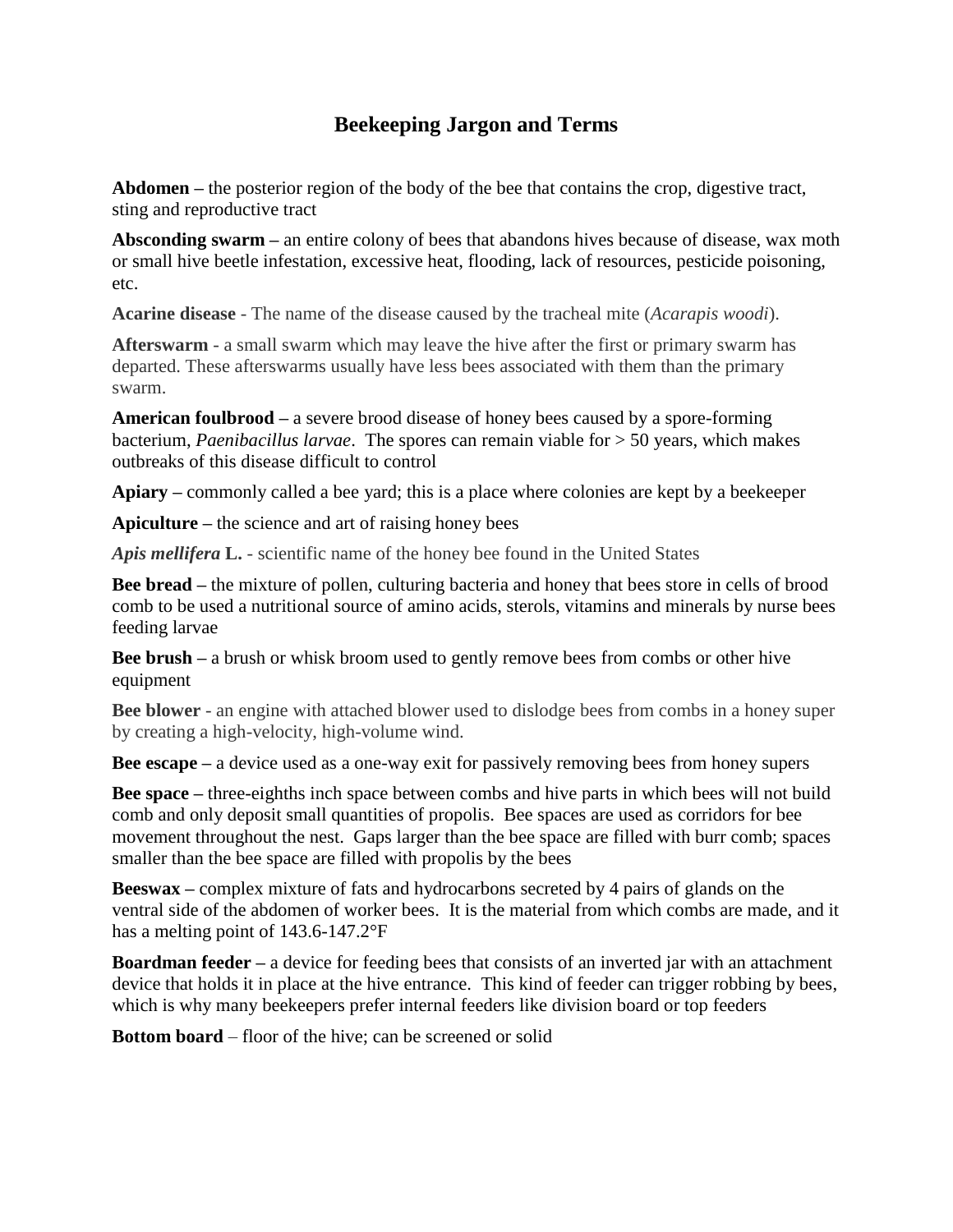**Brace or Bridge comb –** unwanted comb that bees use to fill gaps larger than the bee space. Often these combs anchor combs either to other combs or to hive surfaces making it difficult to remove the frames

**Brood** – immature bees; **uncapped** brood are the eggs and larvae; **capped** brood are mostly pupae

**Brood chamber** – the lower portion of a hive that contains the egg-laying queen and the combs containing brood; some people use two deep hive bodies to hold the brood chamber

**Brood food** – a white jelly secreted by nurse bees to feed developing honey bee larvae; developing queen larvae are fed a special brood food called **royal jelly**

**Burr comb –** a bit of wax built upon a comb or a wooden part of a hive that is not connect to any other part. Most often burr comb can be found on bottom boards as knobs of comb

**Capped brood –** or sealed brood are those areas of brood in which the adult workers bees have placed wax caps onto the brood cells so that the non-feeding stages of bee development are protected during the non-feeding stages of metamorphosis. Usually, the caps are placed onto brood during the last larval instar before pupation

**Cappings –** a thin layer of wax used to cover fully ripened cells of honey. Beekeepers use knives to slice this layer of wax from combs (or rollers to puncture it) so that the honey can be extracted by centrifugation

**Castes –** a term used by scientists to describe social insects of the same species and sex that differ in morphology or behavior. In honey bees, there are two castes, workers and queens. The drones are a different sex and therefore not included under the term "caste"

**Cell –** the hexagonal compartment of comb built by honey bees

**Chilled brood –** bee larvae or pupae that have died after exposure to cold. Typically, this occurs in the spring when a colony is growing fast and on cold nights there are not enough bees to cover and keep the entire brood-nest warm

**Chunk honey** - honey cut from frames and placed in jars along with liquid honey.

**Clarifying** - removing visible foreign material from honey or wax to increase its purity.

**Clarifying Tank** - any tank or holding vessel that is use to temporarily store honey while the wax and other material separate from the honey.

**Cluster –** a large group of bees hanging together, one upon another

**Colony** – the group of bees living in a hive; usually has one queen, thousands of workers and perhaps several hundred drones

**Comb** - a mass of six-sided cells made by honey bees in which brood is reared and honey and pollen are stored; composed of two layers united at their bases.

**Comb foundation** - a commercially made structure consisting of thin sheets of beeswax with the cell bases of worker cells embossed on both sides in the same manner as they are produced naturally by honey bees.

**Comb honey** - honey produced and sold in the comb. It is produced either by cutting the comb from the frame or when the comb is built in special frames which allow for its easy removal.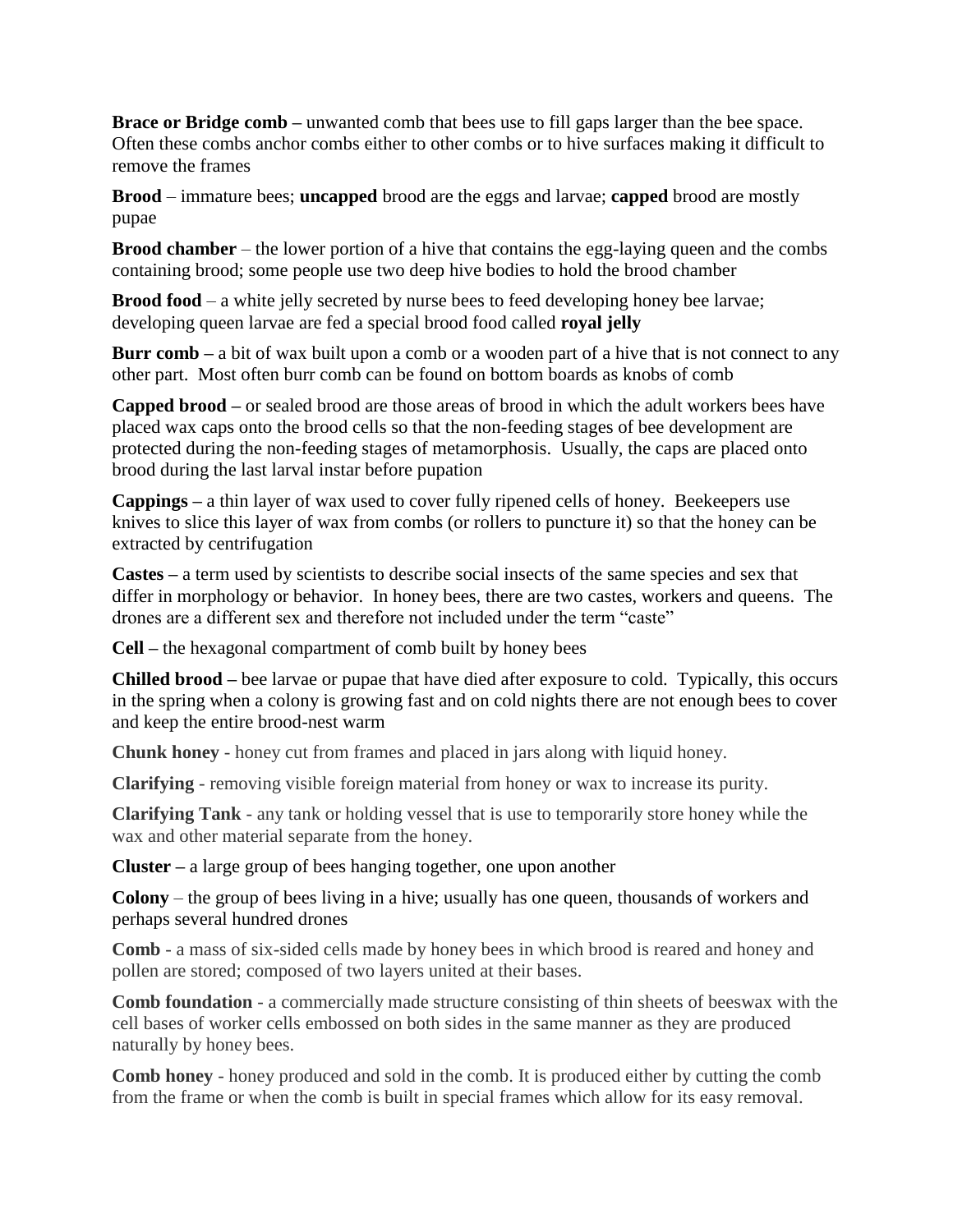**Creamed honey** - honey which has crystallized under controlled conditions to produce a tiny crystal and a smooth texture. Often a starter or seed is used to help control the crystallization.

**Crimp-wired foundation** - comb foundation which crimp wire is embedded vertically during the manufacturing of the foundation. The wire increases the strength of the foundation.

**Cross-pollination** - the transfer of pollen from an anther of one plant to the stigma of a different plant of the same species.

**Crystallization** - the formation of sugar crystals in honey. Also called granulation

**Cut-comb honey** - comb honey cut into various sizes, the edges drained, and the pieces wrapped or packed individually

**Draw out** – refers to comb building by bees; beekeepers say that the workers "draw out" the comb from the foundation

**Decoy hive** - a hive placed to attract stray swarms. Sometimes called swarm traps. It is often baited with either old combs and/or a lure of lemon grass oil, which contains a component of a pheromone used by bees to mark acceptable hive locations

**Dextrose** - one of the two principal sugars found in honey; forms crystals during granulation. Also known as glucose

**Dividing** - separating a colony to form two or more colonies.

**Division board feeder** - a wooden or plastic compartment which is hung in a hive like a frame and contains feed for bees.

**Double screen** - a wooden frame with two layers of wire screen to separate two colonies within the same hive, one above the other. An entrance is cut on the upper side and placed to the rear of the hive for the upper colony.

**Drawn combs** - cells which have been built out by honey bees from foundation in a frame.

**Drifting of bees** - the failure of bees to return to their own hive in an apiary containing many colonies. Young bees tend to drift more than older bees, and bees from small colonies tend to drift into larger colonies.

**Drones** – the male bees that do not work; their primary function is to mate with queens from other colonies; mating occurs in the air at several miles from the home hive

**Drone comb** - comb measuring about four cells per linear inch that is used for drone rearing and honey storage

**Drone layer** - an infertile or unmated laying queen or worker

**Dysentery** - a condition of adult bees characterized by severe diarrhea and usually caused by starvation, low-quality food, confinement due to poor weather conditions, or *Nosema* infection

**European foulbrood** - an infectious disease which only affects the brood of honey bees and is caused by a bacterium, *Streptococcus pluton*. This bacterium does not form spores, and the disease is usually considered less serious than American foulbrood.

**Extracted honey** - honey removed from the comb

**Extractor** - a machine which removes honey from the cells of comb by centrifugation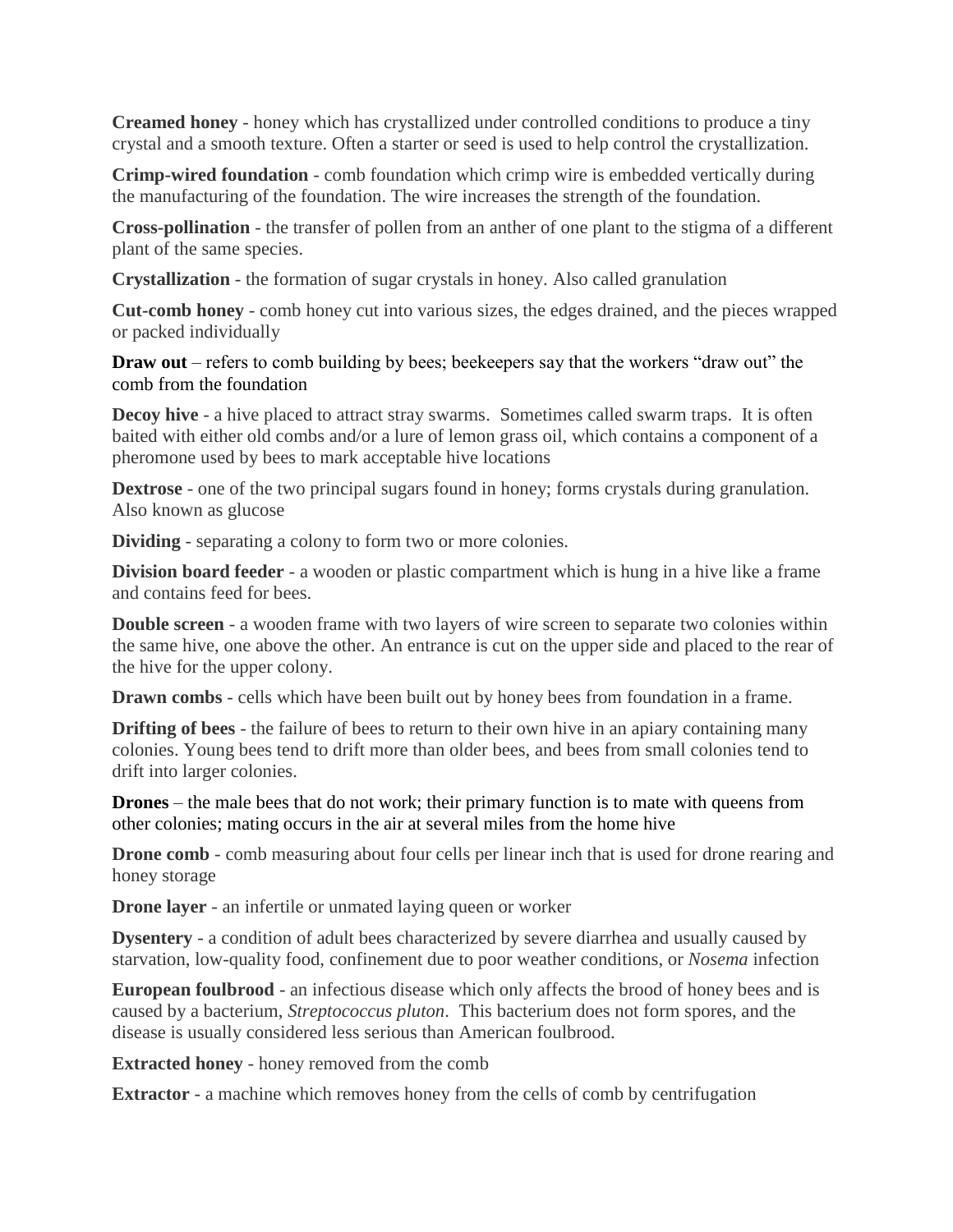**Feeders** – any number of devices used to feed sugar syrup to bees when they need it; some feeders hang inside the hive; some are placed over the hole in the inner cover; and some are placed at the colony entrance

**Feral Bees** – honey bees living in trees where they are not managed by beekeepers

**Fermentation** - the process of yeast utilizing sugar as a food, and as a byproduct, produce alcohol. Honey with < 17.0% moisture will not ferment regardless of the level of sugar-tolerant yeast within the honey

**Fertile queen** - a queen, which has been inseminated, naturally or artificially, and can lay fertilized eggs

**Field bees** - worker bees generally two to three weeks old that work to collect nectar, pollen, water, and propolis for the colony

**Follower board** - a thin board the size of a frame that can be inserting into a hive to reduce the space available to the bees. This is done to help smaller colonies that may have trouble keeping the brood nest warm

**Foundation** – a sheet of plastic or beeswax in which a hexagon pattern has been imprinted; bees will build a comb from a sheet of foundation; each sheet of foundation is secured to a frame; the size of the foundation is matched to the size of the wooden frame that will hold it

**Frames –** wooden holders in which foundation is anchored that enables combs, which are built within the framed area, to be removed from the hive; frame sizes need to be matched to the size of the hive body in which they will be used

**Fructose** - a simple sugar found in honey. It and sucrose are the primary sugars found in ripe honey

**Fume board** - a rectangular cover the size of a super which has an absorbent material on the underside. A chemical repellent is placed on the material to drive the bees out of supers for honey removal

**Fumigilin-B** - an antibiotic used in the prevention and suppression of *Nosema* disease

**Glucose** - see "Dextrose."

**Grafting** - removing a worker larva from its cell and placing it in a queen cup in order to have it reared into a queen

**Grafting tool** - a needle or probe designed for transferring larvae from worker cells to a queen cups during the queen rearing process

**Granulation** - the formation of sugar crystals in honey which may cause it to turn solid

**Hive** – is the home in which bees live; the modern movable framed hive was developed by Rev. L. L. Langstroth in 1851

**Hive bodies** – refers to the wooden sections that are stacked to make a hive; there are different sizes; **deeps** are 9 5/8 inches tall; **mediums** are 6 5/8 inches tall; and **shallows** are 5 11/16 inches tall

**Hive tool** - a metal device used to open hives, pry frames apart, and scrape wax and propolis from the hive parts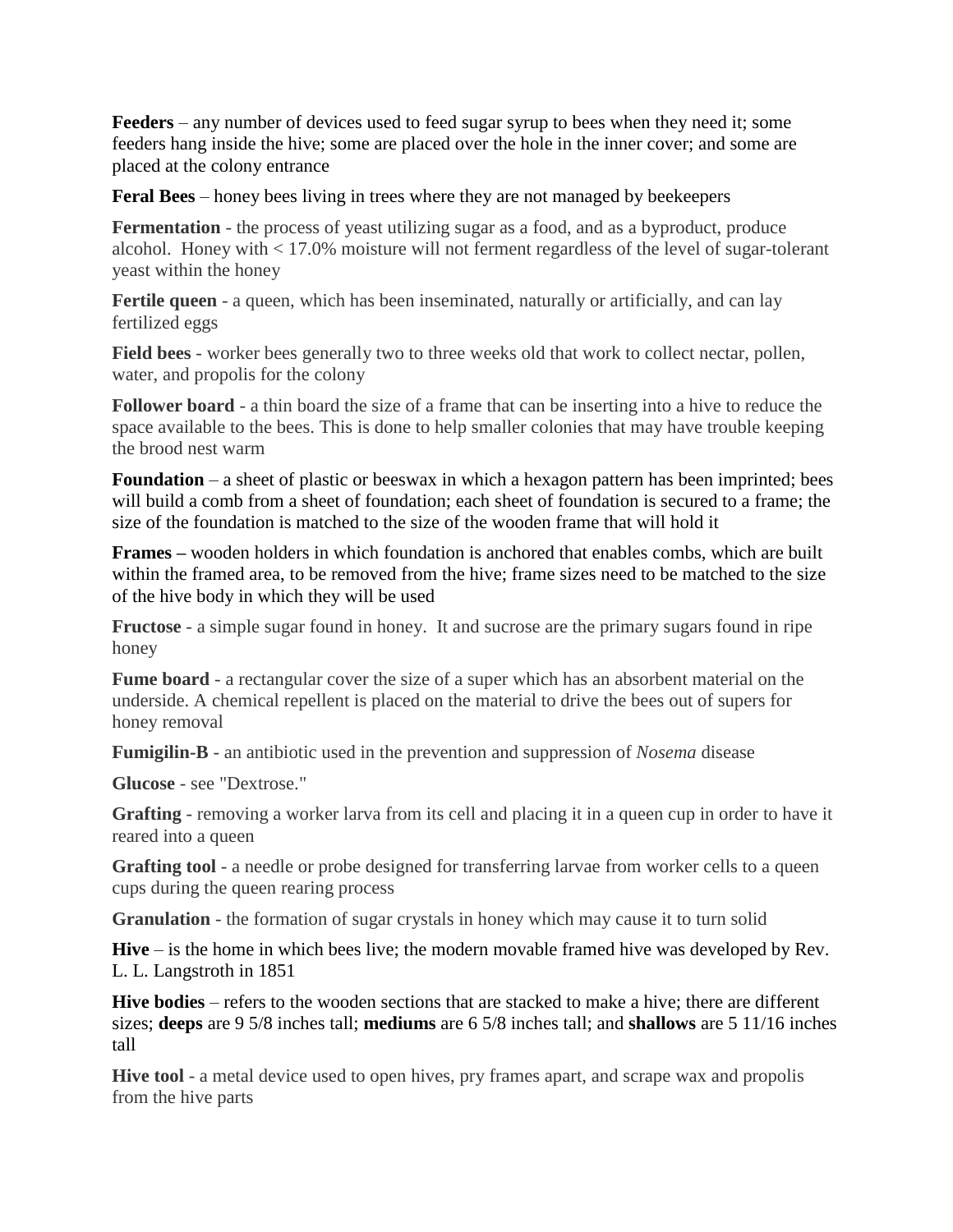**Hone**y – the sugar-rich food that is derived from concentrated nectar; the water content of nectar should be 16-18%; aroma and tastes of different honeys is based on plant oils and resins from the source of the nectar

**Honeydew** - a sweet liquid excreted by aphids, leafhoppers, and some scale insects that is collected by bees, especially in the absence of a good source of nectar.

**Honey Flow** – a period of intense blooming of food plants in which the bees collect abundant quantities of nectar; hives can gains pounds of nectar weight every day during a heavy flow

**Honey house** - building used for extracting honey and storing equipment

**Hive stand** - a structure that supports the hive

**Honey stomach** - a specially designed organ in the abdomen of the honey bee used for carrying nectar, honey, or water

**Inner Cover** – a device placed between the top super and the lid; it helps keep the bees from gluing the lid; it also provides an air space for insulation during the winter; the hole in the inner cover can also be used as a port for feeding bees

**Increase** - to add to the number of colonies, usually by dividing those on hand

**Instrumental insemination** - the introduction of drone spermatozoa into the genital organs of a virgin queen by means of special instruments

**Invertase** - an enzyme produced by the honey bees which transforms the disaccharide sucrose into two monosaccharides, dextrose and levulose

**Larva (plural, larvae)** - the second stage of bee metamorphosis; a white, legless, grub-like insect

**Laying worker** - a worker which lays infertile eggs, producing only drones, usually in colonies that are hopelessly queenless.

**Levulose** - see "Fructose"

**Mating flight** - the flight taken by a virgin queen while she mates in the air with several drones

**Mead** - honey wine

**Migratory beekeeping** - the moving of colonies of bees from one locality to another during a single season to take advantage of two or more honey flows

**Nectar** - a sweet and often fragrant liquid secreted by the nectaries of plants for attracting animals. Nectar is the raw product of honey

**Nectar flow** - a time when nectar is plentiful and bees produce and store surplus honey

**Nectar guide** - color marks on flowers believed to direct insects to nectar sources

**Nectaries** - the glands of plants which secrete nectar, located within the flower or on other portions of the plant (extra-floral nectaries as in cotton)

*Nosema* - a disease of the adult honey bee caused by the protozoa *Nosema apis* and *Nosema ceranae*. *N. apis* destroys the gut of the bee, and severe infections result in malnutrition and dysentery. *N. ceranae* affects the gut as with *N. apis*, but it also affects tissues throughout the body of the entire bee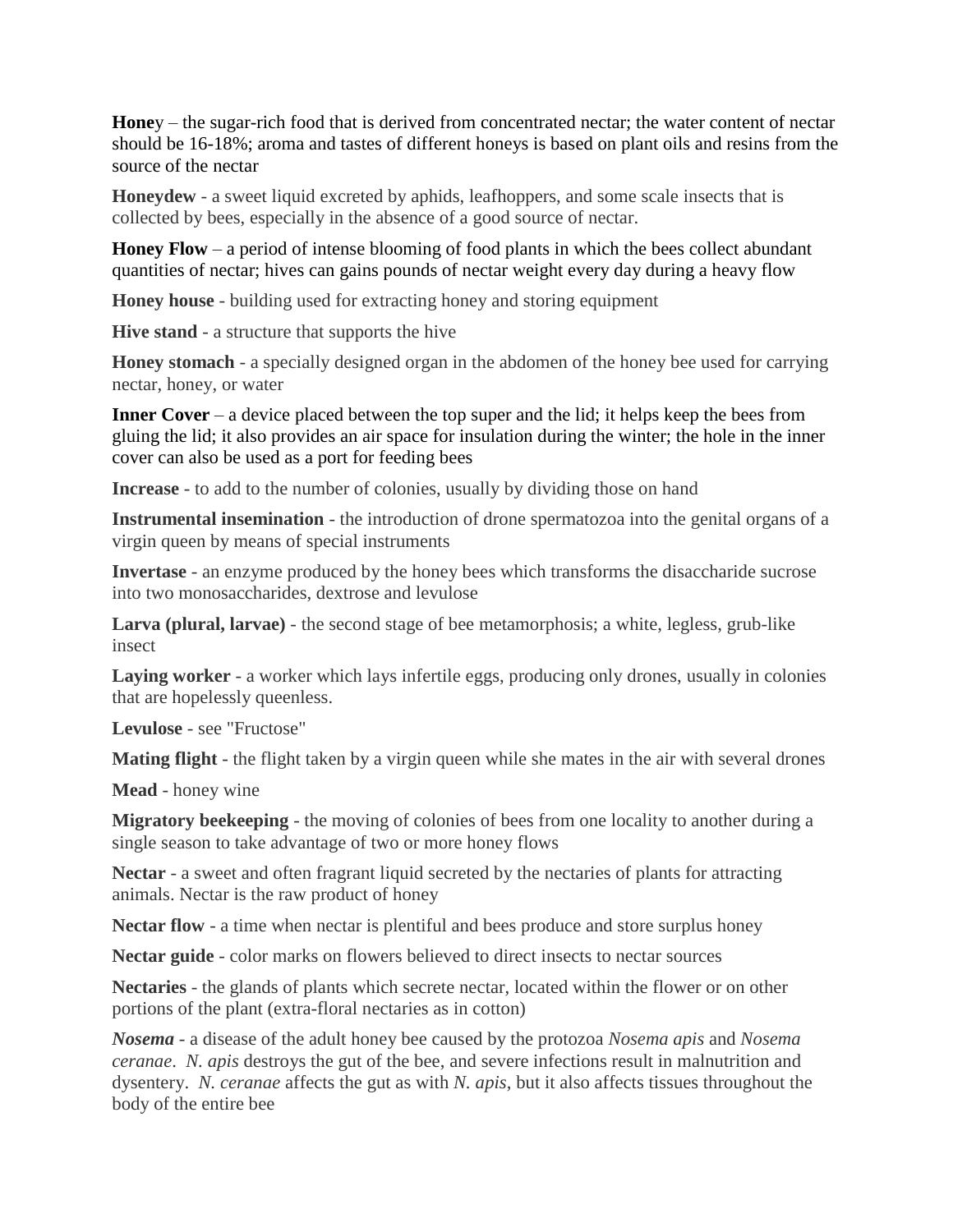**Nucleus** - a hive of bees which consists of fewer frames than a typical hive and may be smaller in size. A nucleus usually consists of two to five frames of comb and used primarily for starting new colonies or rearing or storing queens; also called and commonly referred to a **nuc**

**Nurse bees** - young bees, three to ten days old, which feed and take care of developing brood

**Observation hive** - a hive made largely of glass or clear plastic to allow for the observation of bees at work

**Package Bees** – refers to a cage of bees that contains 3 ½ lb. of adult honey bees and a caged queen; this is a standard way of mailing bees for starting a colony; the package also contains a can of sugar syrup that feeds the bees during transit

**PDB (Paradichlorobenzene)** - crystals used to fumigate stored combs against wax moth.

**Pheromones** - chemical substances secreted from glands and used as a means of communication. Honey bees secrete many different pheromones

**Play flight** - short flight taken in front of or near the hive to acquaint young bees with their immediate surroundings

**Pollen** - the male reproductive cell bodies produced by anthers of flowers. It is collected and used by honey bees as their source of protein

**Pollen basket** - a flattened depression surrounded by curved hairs, located on the outer surface of a bee's hind legs and adapted for carrying pollen to the hive

**Pollen substitute** - any material such as soybean flour, powdered skim milk, brewer's yeast, or a mixture of these used in place of pollen as a source of protein to stimulate brood rearing. Typically feed to a hive in early spring to encourage colony expansion

**Pollen supplement** - a mixture of pollen and pollen substitutes used to stimulate brood rearing typically in early spring to encourage colony expansion

**Pollen trap** - a device for removing pollen loads from the pollen baskets of incoming bees

**Pollination** - the transfer of pollen from the anthers to the stigma of flowers

**Primary swarm** - the first swarm to leave the parent colony, usually with the old queen (see secondary swarm or afterswarm)

**Propolis** - sap or resinous materials collected from trees or plants by bees and used to strengthen the comb and to seal cracks; also called bee glue

**Pupa** - the third stage in the development of the honey bee, during which it changes (pupates) from a larva to an adult bee

**Queen** – the large female bee that lays all of the eggs in a colony. She may live several years

**Queen cage** - a small cage in which a queen and three to five worker bees are confined for shipping and introduction into a colony

**Queen cell** - a special elongated cell in which the queen is reared. It is above an inch or more long and hangs down from the comb in a vertical position

**Queen clipping** - removing a portion of one or both front wings of a queen to prevent her from flying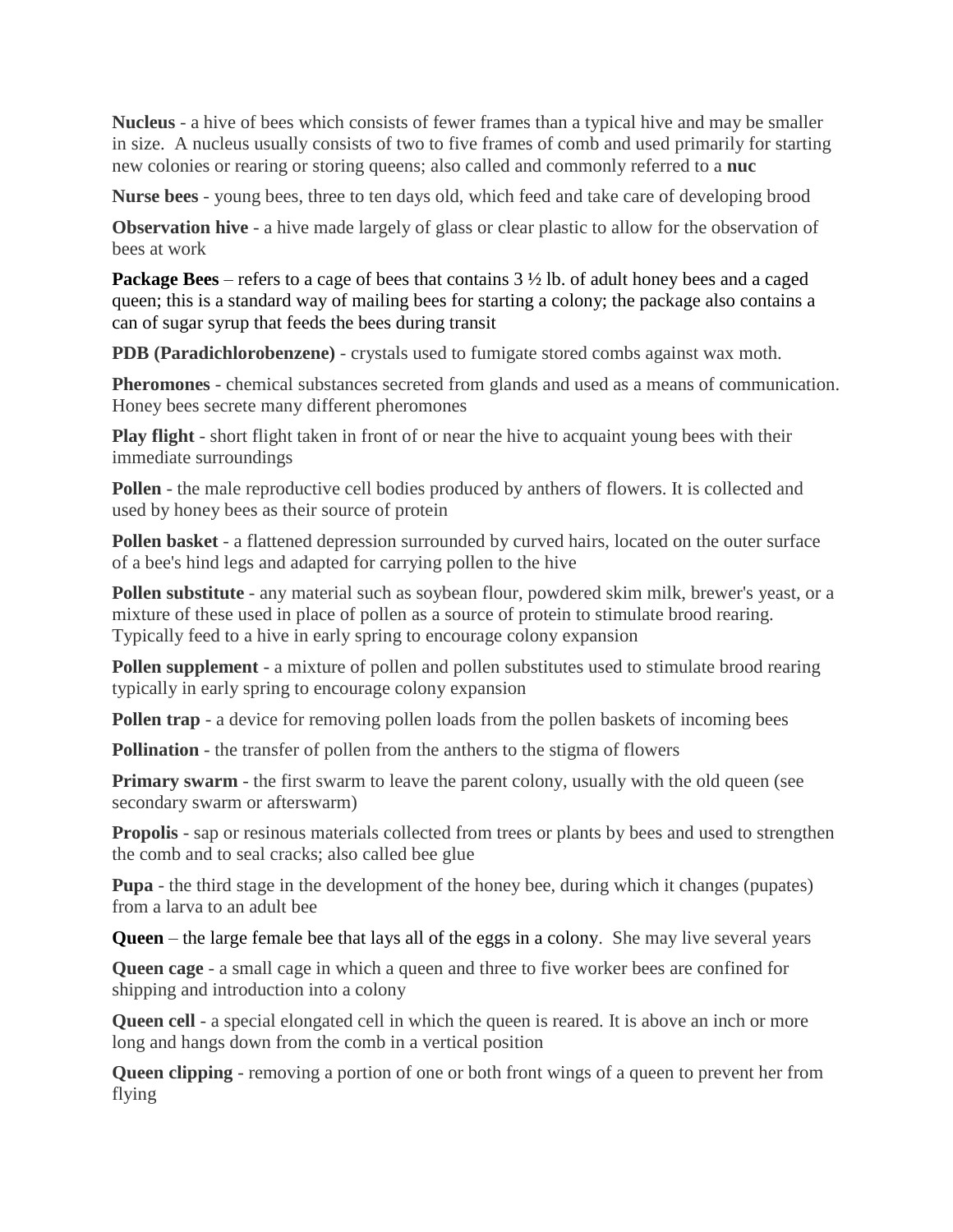**Queen excluder** - metal or plastic device with spaces that permit the passage of workers but restrict the movement of drones and queens to a specific part of the hive.

**Robbing** – two uses of the term; (1) when a beekeeper harvests honey from colonies; (2) when colonies of honey bees begin stealing food from each other (something to avoid)

**Royal jelly** - a highly nutritious glandular secretion of young bees, used to feed the queen and young brood

**Sacbrood** - a viral disease which affects the larva of honey bees

**Scout bees** - worker bees searching for a new source of pollen, nectar, propolis, water, or a new home for a swarm of bees

**Secondary swarm** - a smaller swarm which may occur after the primary swarm has occurred

**Skep** - a beehive made of twisted straw without movable frames

**Slumgum** - the refuse from melted comb and cappings after the wax has been rendered or removed

**Smoker** - a device in which materials are slowly burned to produce smoke (not flames) which is used to subdue bees. It is important to use a material that produces a cool smoke as not to harm the bees

**Solar wax melter** - a glass-covered insulated box used to melt wax from combs and cappings by the heat of the sun

**Spur embedder** - a handheld device used for embedding wires into foundation with the purpose of reinforcing the foundation

**Stinger** - the modified structure of a worker honey bee used as a weapon of offense. Honey bees have a barbed stinger which stays embedded in the recipient of sting cause the bee to later die

**Stored Pollen** – also called bee bread; refers to those areas on brood combs in which pollen is packed and stored for food; the pollen provides essential amino acids, some sterols and minerals needed by nurse bees so that they can secrete brood food

**Sucrose** - principal sugar found in nectar. It is a disaccharide

**Sugar syrup** – this is usually a 50:50 weight-to-weight of granulated table sugar (sucrose) dissolved in water; the syrup is commonly fed to bees when they are short on stored food

**Super** - any hive body, or smaller box, used for the storage of surplus honey which the beekeeper will harvest. Normally it is placed over or above the brood chamber

**Supercedure** - the natural replacement of an established queen by a newly reared queen in the same hive

**Supering** – sequential addition of supers to hives as the colony grows and stores food during a honey flow

**Surplus honey** - honey removed from the hive which exceeds that needed by bees for their own use.

**Swarm** – a large group of bees collected on a tree branch or other object; the group usually contains a mated queen